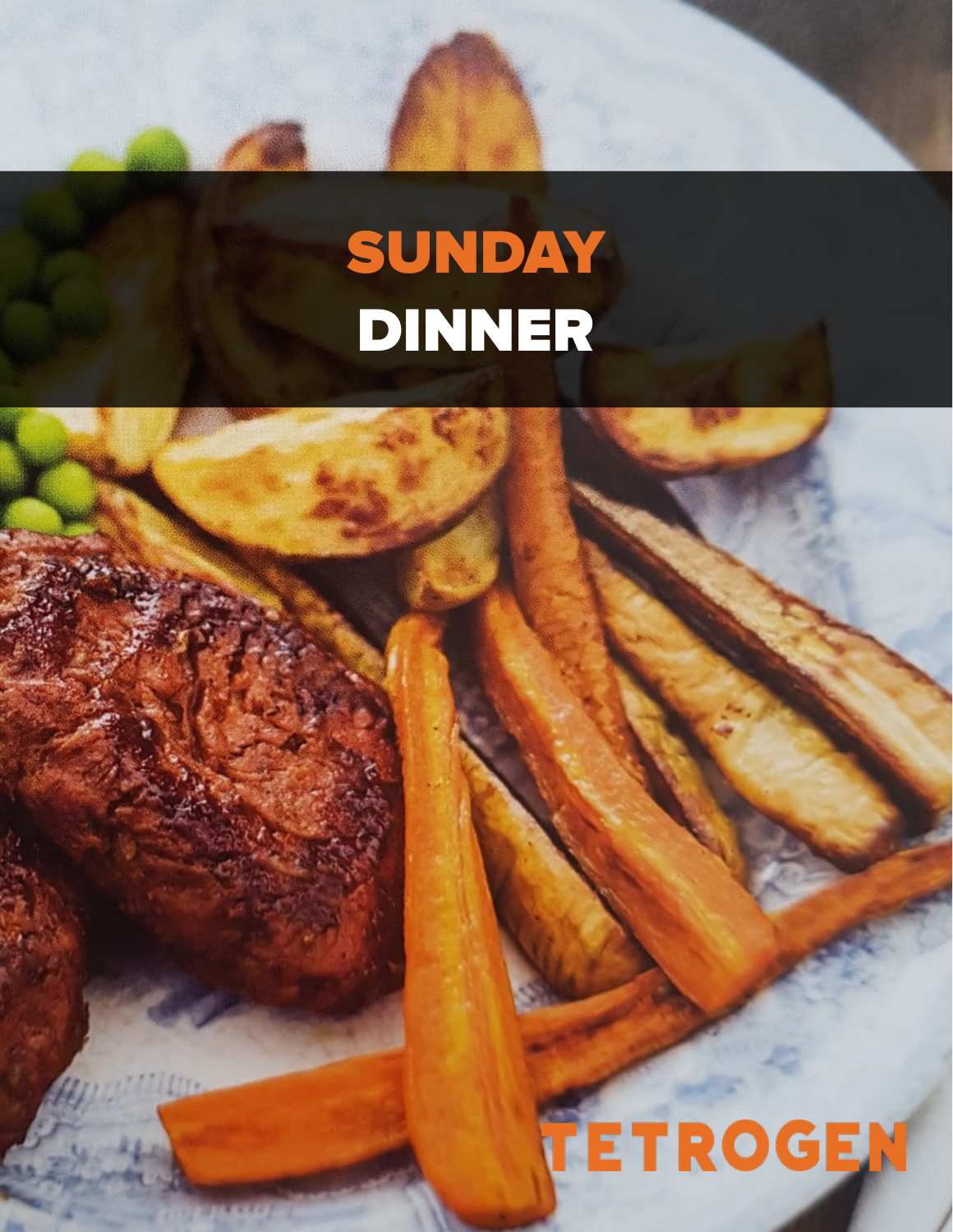### **Prep Time: 60 Mins**

#### **Ingredients**

#### **For the roast veg**

1kg potatoes 1 teaspoon sea salt 5 tablespoons oil 4 medium carrots 4 medium parsnips 1 tablespoon maple syrup

#### **For the roast 'meat'**

150g vital wheat gluten 4 tablespoons nutritional yeast 1 teaspoon smoked paprika 1 teaspoon sea salt 1/2 teaspoon freshly ground black pepper 1 x 400g tin of cooked lentils 150g oyster mushrooms 100g tomato purée 3 tablespoons tamari/ soy sauce 50ml vegetable stock

#### **For the final stages**

1 portion of vegan gravy 1 tablespoon maple syrup 1 tablespoon tamari/soy sauce 2 tablespoons oil 400g frozen peas

#### **Directions**

1. Preheat the oven to 180°C/350°F/Gas Mark 4.

2. Scrub the potatoes, chop them into halves or quarters and put them into a mixing bowl. Sprinkle over the salt, drizzle over 3 tablespoons of the oil and mix so that all the potatoes are well coated. Spread